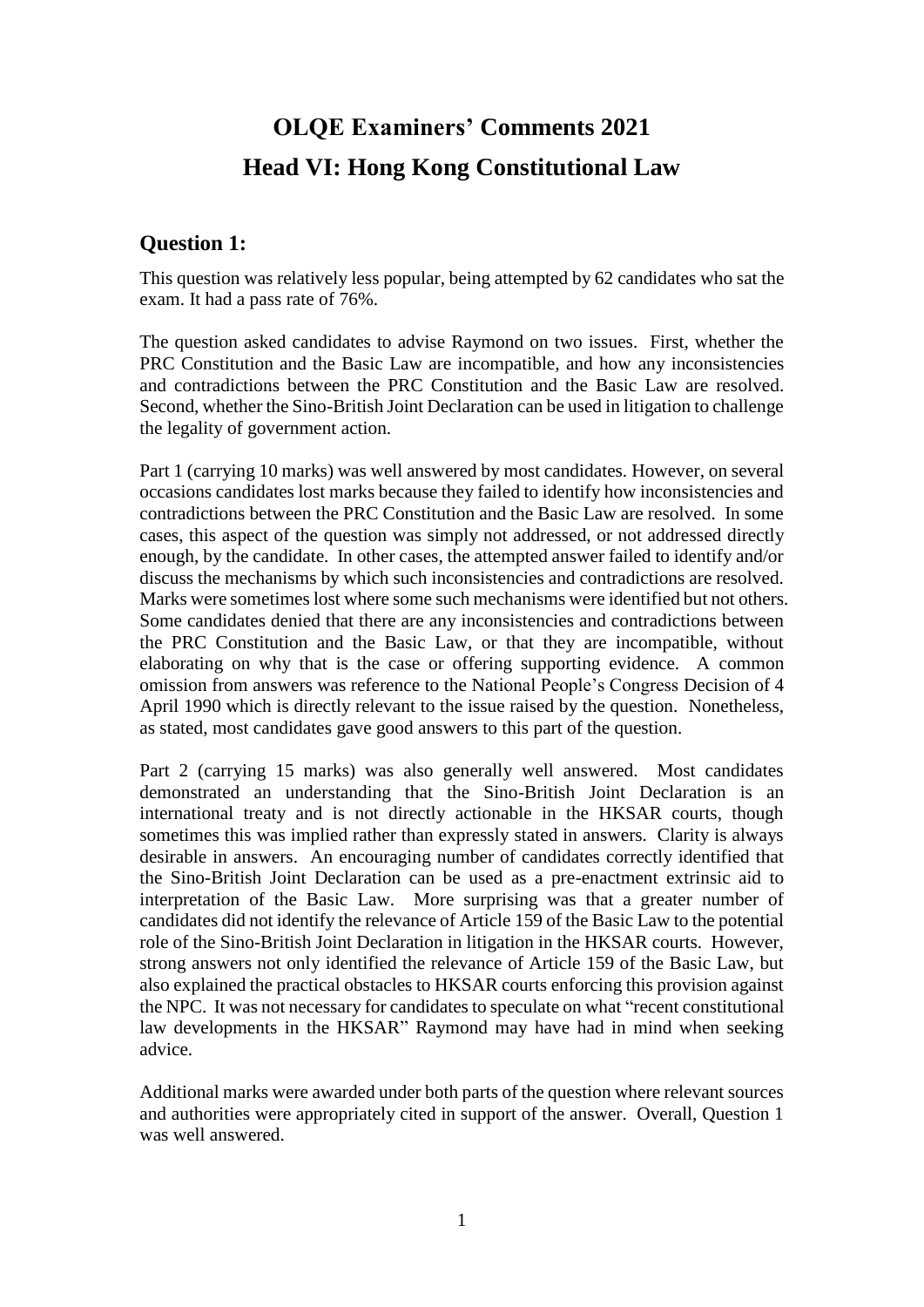#### **Question 2:**

This question was one of the most popular, being attempted by 74 of the 78 candidates who sat the exam. It had a pass rate of 76%.

The first part of the question (carrying 10 marks) asked examinees to explain the overall governmental structure of the HKSAR with particular reference to how far it constitutes a system of separation of powers and/or a system of executive-led government. The second part of the question (carrying 15 marks) asked examinees to explain the relationship between the legislative, executive and judicial branches of the HKSAR Government, with reference to actual examples from recent events.

Generally speaking, most of the examinees were able to understand the question and answered correctly with reasoned justifications. However, those who failed or got marginal marks showed one or more of the following shortcomings: Partial or incorrect understanding of the cases, no reference to any authorities such as case law, little understanding of separation of powers as well as a failure to apply the doctrine correctly in the Hong Kong context, and/or a misunderstanding of the meaning of "executive-led government". Some poorly performing candidates also seemed unfamiliar with the subject of Hong Kong constitutional law altogether.

A specific fault in relation to the first part of the question was an inability to explain why Hong Kong practices a system of separation of powers system by reference to relevant provisions in the Basic Law, and judicial decisions. A specific fault in relation to the second part of the question was a failure to deal with the relationship between the legislative, executive and judicial branches of the HKSAR Government either appropriately or comprehensively.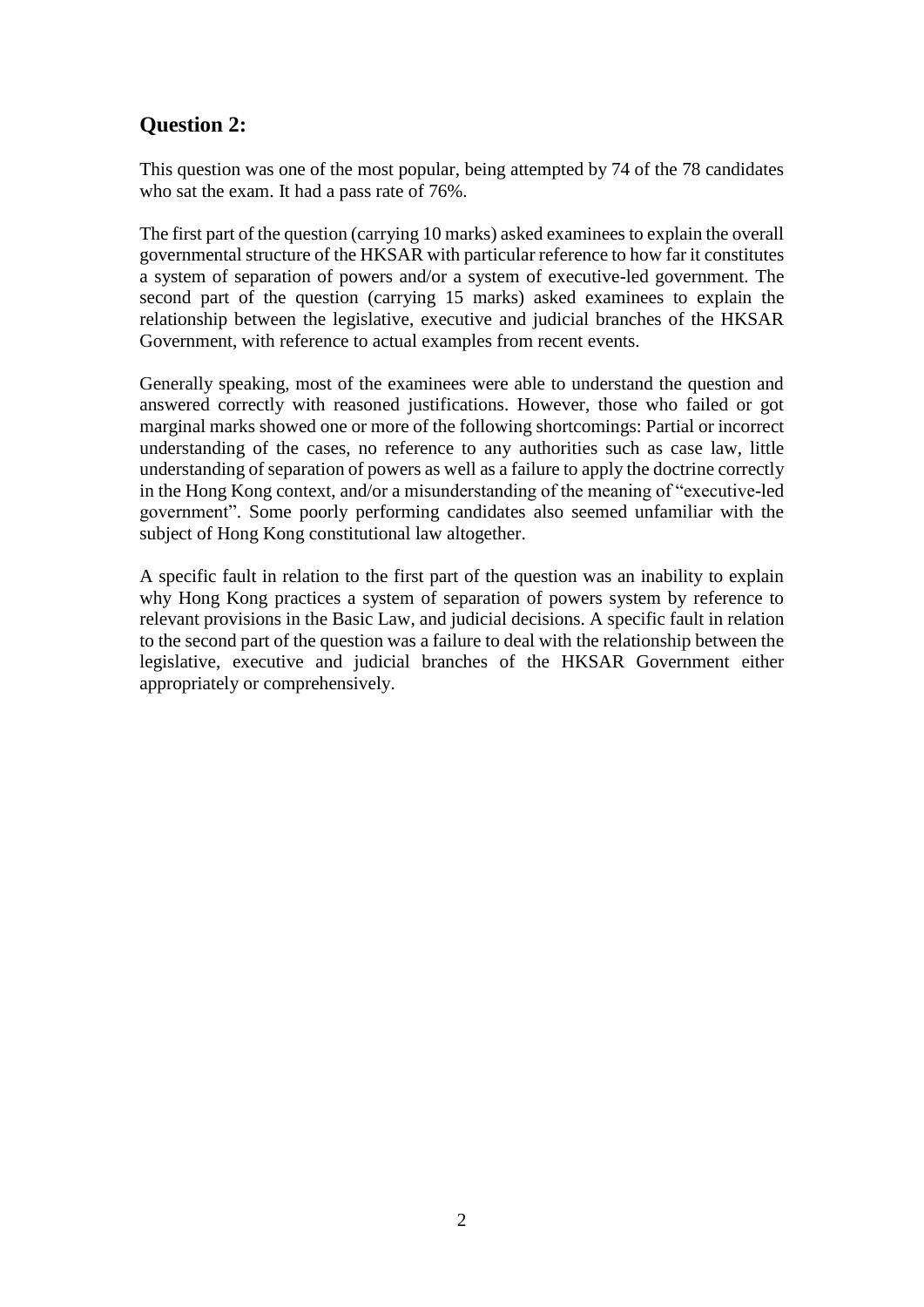## **Question 3**

This question was the least popular, being attempted by only 37 candidates. It also had the lowest pass rate at 54%.

This question concerned discrimination on the basis of race. This is the first time that a discrimination question has been asked in a Head VI paper, though the Race Discrimination Ordinance (RDO) and the other discrimination statutes have been on the reading list for some time. Given that this is the first time, a lenient approach to marking was called for.

The question set out a client's story of having been appointed to a teaching position at a tutorial college, only to be effectively terminated before starting on the ground that she didn't look like a native English speaker. A similarly qualified white person was appointed in client's place.

Almost all candidates spotted the obvious racial discrimination and knew that a remedy was available to client. This was considered essential for a pass.

The main comment on the papers of candidates who did poorly (low pass or failure) would be that they did not appear to be aware of the RDO and the Equal Opportunities Commission (EOC). These are the avenues to redress discrimination in the private sector. Such candidates looked mostly to the Basic Law and the Hong Kong Bill of Rights for a remedy. While those constitutional instruments are clearly relevant and do indeed prohibit discrimination on the basis of race, they do not provide an enforceable remedy for private sector discrimination. This omission led some such candidates to suggest judicial review which is only appropriate against government and bodies exercising statutory power. These candidates were given credit for their knowledge of the Basic Law and Bill of Rights as well as judicial review, but it was difficult to give them anything much more than a bare pass if they had not mentioned anything which could actually be useful to the client to seek redress.

The better candidates were aware of the RDO and the EOC as the proper avenues for redress in private sector cases and were generally awarded marks considerably above a bare pass. Some very good candidates explained both the public sector and the private sector avenues to redress in cases of discrimination.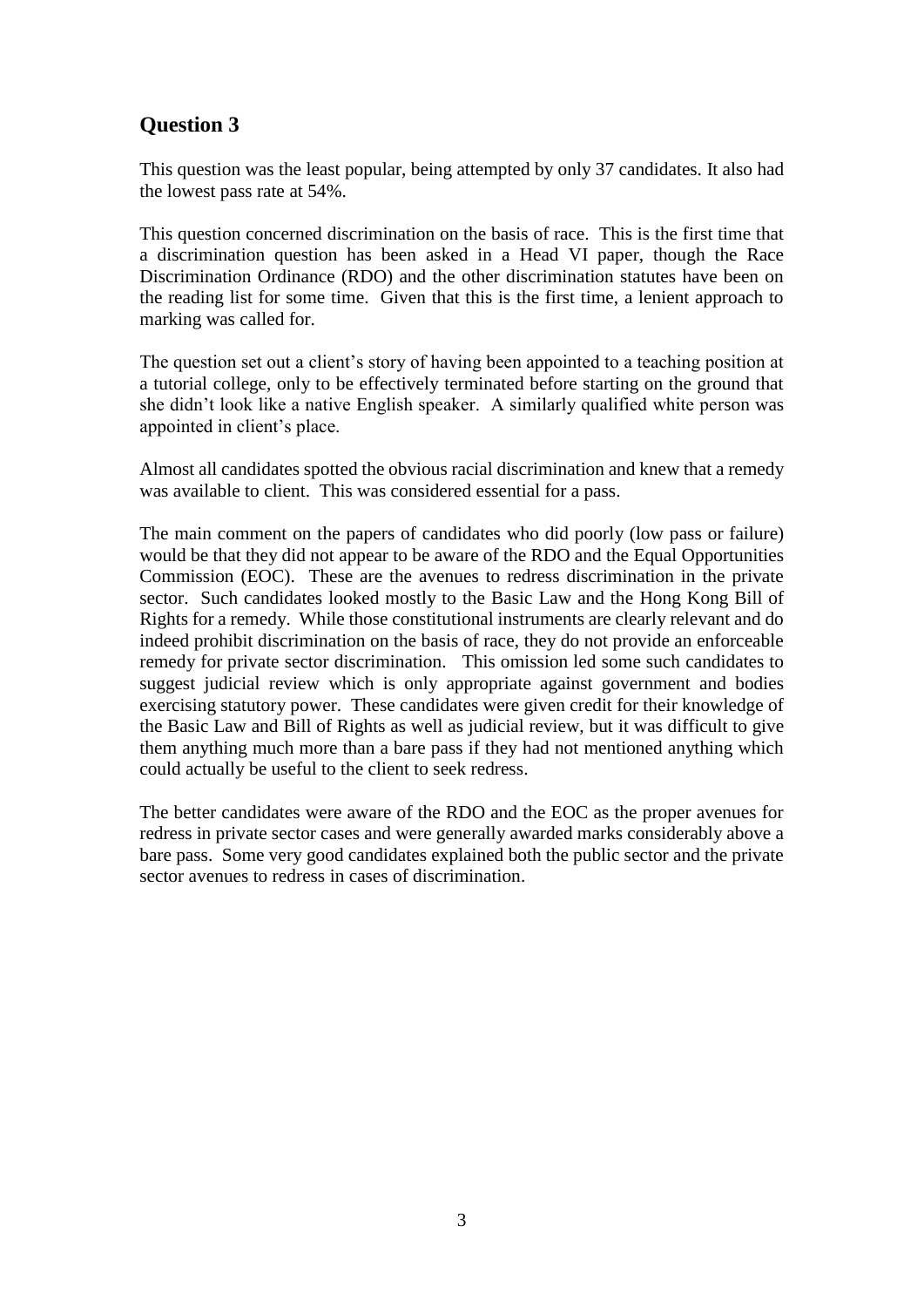## **Question 4**

This question was one of the most popular, being attempted by 74 of the 78 candidates who sat the exam. It also had the highest pass rate, at 84%, and many of the candidates who failed did so only narrowly.

The question was divided into two parts. In the first part (worth 15 marks), candidates were expected to define 'judicial review' drawing on authority from the Basic Law and case law, including Article 35 and seminal cases on judicial review. At a minimum, candidates were expected to note the power of the courts to review legislative and executive acts according to legal standards and methods of review, including rights under the Basic Law, common law principles, and the proportionality test. Most candidates were able to identify the key features of judicial review, with a smaller percentage offering more critical analysis of the applicable legal standards and methods of review.

The second part (worth 10 marks) required candidates to consider the scope of constitutional remedies: Declarations of invalidity, remedial interpretation, suspensions of declaration and damages. An analysis of the limits to these remedies (an issue which was specifically highlighted in the question) could have focused on the limited scope of damages, although there was some room for argument on this aspect of the question. In contrast to the first part, the answer to this part was generally less satisfactory. Most candidates only partially answered the question, in noting some of the available remedies but not considering any limitations on their use.